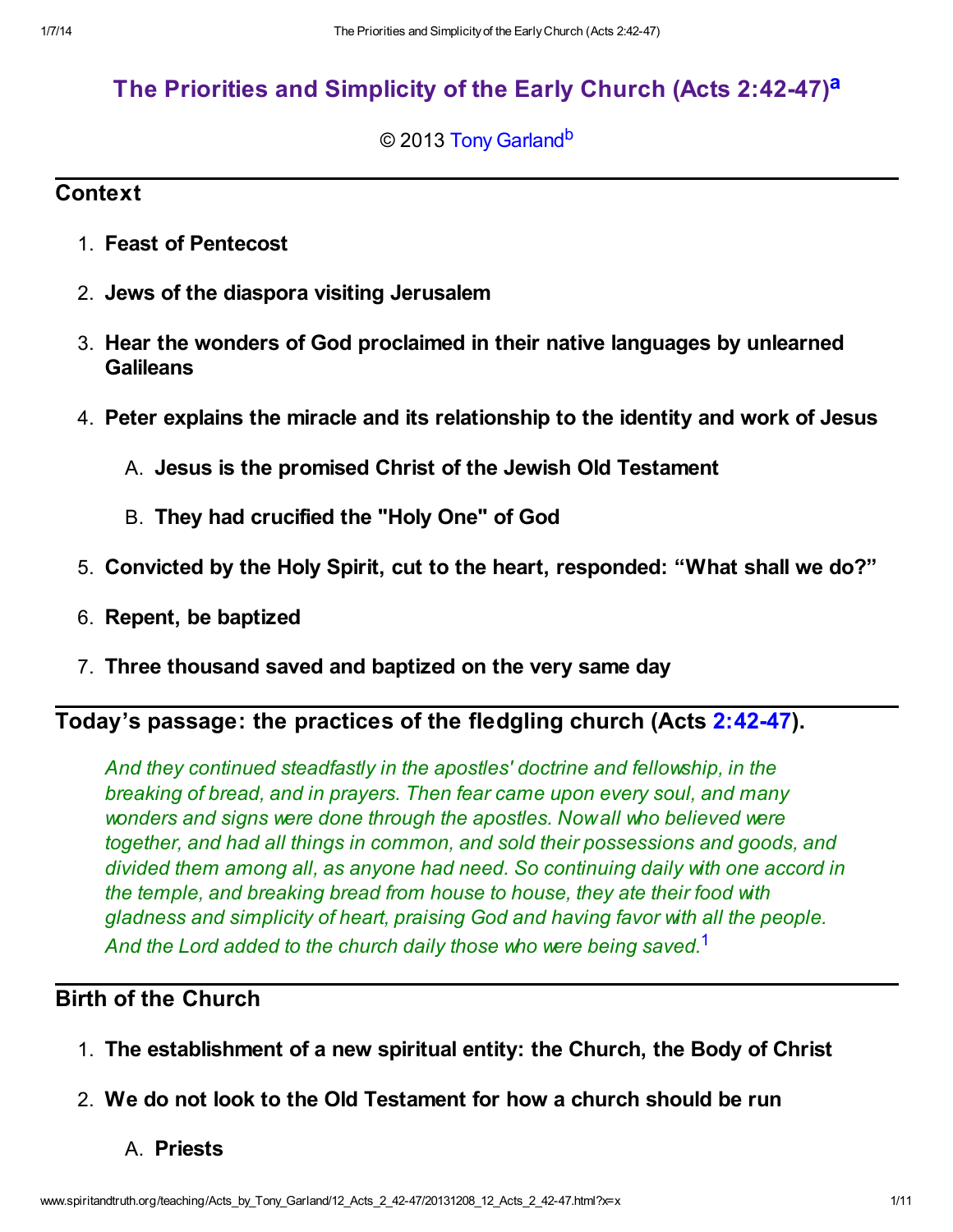- B. Sacrifices (e.g., Mass)
- C. Confusion regarding the OT the theocracy of Israel vs. the role of NT believers today in relation to the state.
- 3. This passage gives us a basic blueprint concerning both the priorities and the simplicity of Christian fellowship.
- 4. The essentials for any fellowship of believers in any location in any age include:
	- 1. Doctrine (teaching/learning/instruction/edification)
	- 2. The Lord's Supper
	- 3. Prayer
	- 4. Fellowship (sometimes over meals)
	- 5. Ministering to those in need
	- 6. Praising God (worship)
	- 7. Evangelism ("having favor with all the people")
	- 8. Baptism (new believers)
- 5. In our time today: highlight and comment upon some of these essentials

### Doctrine

- 1.  $\delta \tilde{\alpha}$  [didache], from which we derive the word didactics "the art and science of teaching". Here it refers to the content of what was being taught.
- 2. "They continued steadfastly", προσκαρτεροΰντες [proskarterountes], a present-tense participle from  $[προσκαρτερέω](http://www.spiritandtruth.org/fontsu/index.htm)$  $[$ *proskartereō* $], "to persist, keep$ on with devotion, be faithful"
- 3. "in the Apostles' doctrine" not just any doctrine, under the guidance of those having spiritual authority. Following the passing of the Apostles, this responsibility was vested in the elders who lead each Biblical fellowship.
- 4. No accident that doctrine is mentioned first: what we believe and proclaim is what separates Christianity from all other religions and benevolent organizations.
- 5. What is Christianity if it retains all the essentials mentioned here with the exception of doctrine? Do other organizations...
	- 1. Meet to encourage and instruct one another?
	- 2. Perform rituals?
	- 3. Pray?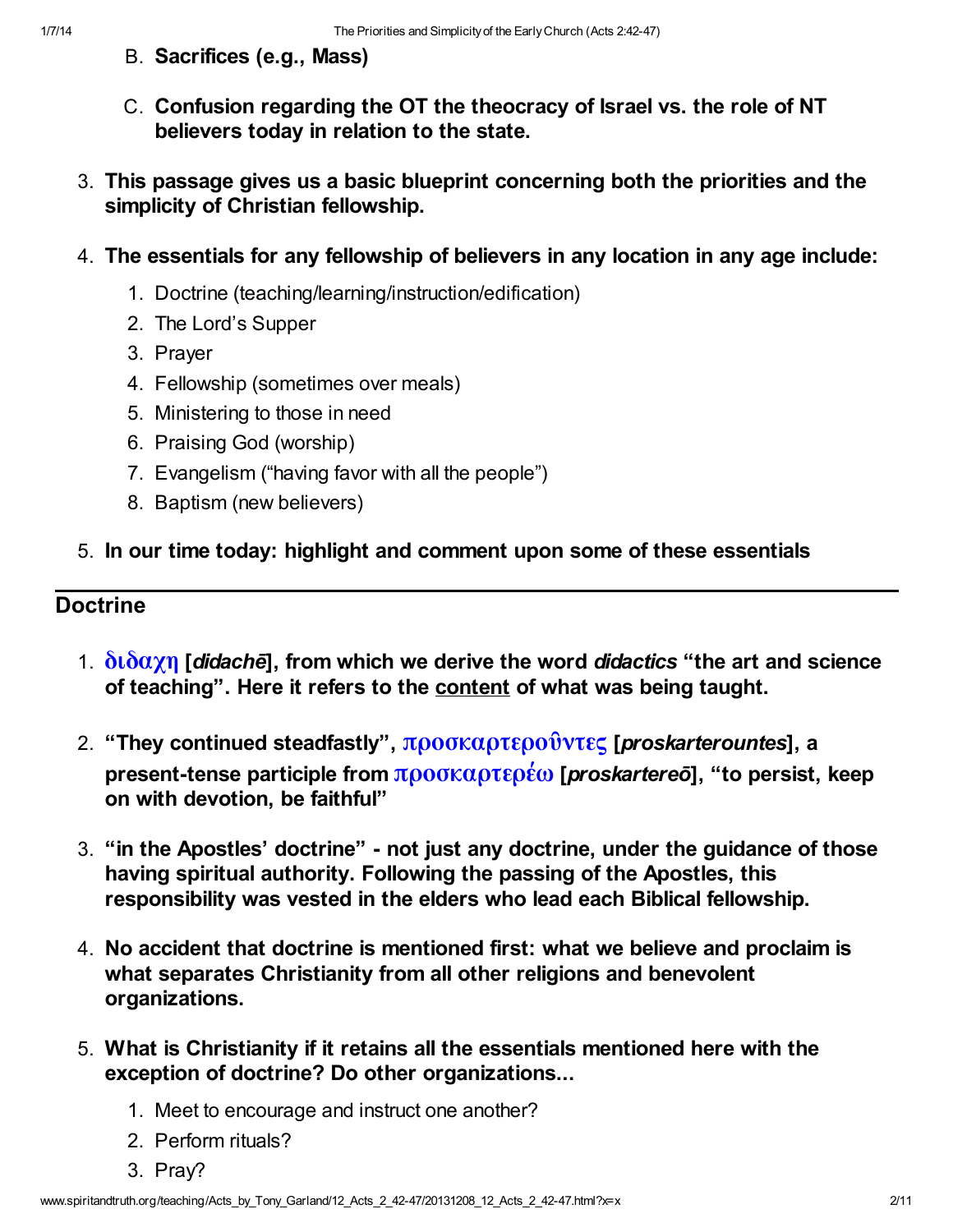- 4. Enjoy fellowship?
- 5. Minister to those in need?
- 6. Praise (their concept of) god?
- 7. Sing songs as a group?
- 8. Recruit others to join their organization?
- 6. What is it that makes a Christian church different from other volunteer organizations such as Rotary? Soroptimist International? United Way? The Peace Corps? Masonic orders such as the Elks, Eagles, Moose, or Shriners?

## 7. Atheist Church

There are a lot of people who grew up going to church, who have since become atheists, who miss having that church community on Sunday mornings. That's why British comedians Sanderson Jones and Pippa Evans created Sunday Assembly, an international movement that has gained so many followers its being called an Atheist Mega Church. Sunday Assemblies have popped up everywhere from Portland, Oregon to Melbourne, Australia. But can it be church without religion? Seattle Atheists member Brandon Hendrickson thinks so. A former Evangelical Christian, who enjoyed religion until he no longer believed in it, says he has always liked the model. "Churches do ritual very well. They do let's eat together, they do let's come and hear a talk together, right?" . . . [The group "Seattle Atheists"] do their own events that involve speakers, activities for children, and general community building activities like book clubs, a knitting group and a discussion group at a pub. They also do a lot of charity work and have a non-religious AA style group for atheists recovering from addiction. Brandon says being a part of Seattle Atheists is appealing as a father. "I think there's something special that happens when you have kids and you sense this, 'How can I raise these kids in a moral community?' and you go looking for churches. It's actually, demographically, one of the biggest times that churches attract new members, new parents. So I think among our young parent group there's a desire for some kind of weekly meeting. Particularly some place where we can stash our kids, go hang out by ourselves, and know they're learning really wonderful things that will help them as people.<sup>"[2](#page-9-1)</sup>

## 8. The priority of doctrine

- <span id="page-2-0"></span>A. In the OT, teaching the people of God is compared with feeding God's flock (Eze. [34:3-5\)](http://www.spiritandtruth.org/bibles/nasb/b26c034.htm#Eze._C34V3). How important is food to the life of the sheep?
- B. Jesus took up this same theme when He indicated Peter should demonstrate his love of God by feeding "My sheep", primarily by teaching (John [21:15-17](http://www.spiritandtruth.org/bibles/nasb/b43c021.htm#John_C21V15)).
- C. When Satan tempted Jesus to turn stones into bread during His great hunger in the wilderness, Jesus responded by quoting Deuteronomy [8:3](http://www.spiritandtruth.org/bibles/nasb/b05c008.htm#Deu._C8V3), "It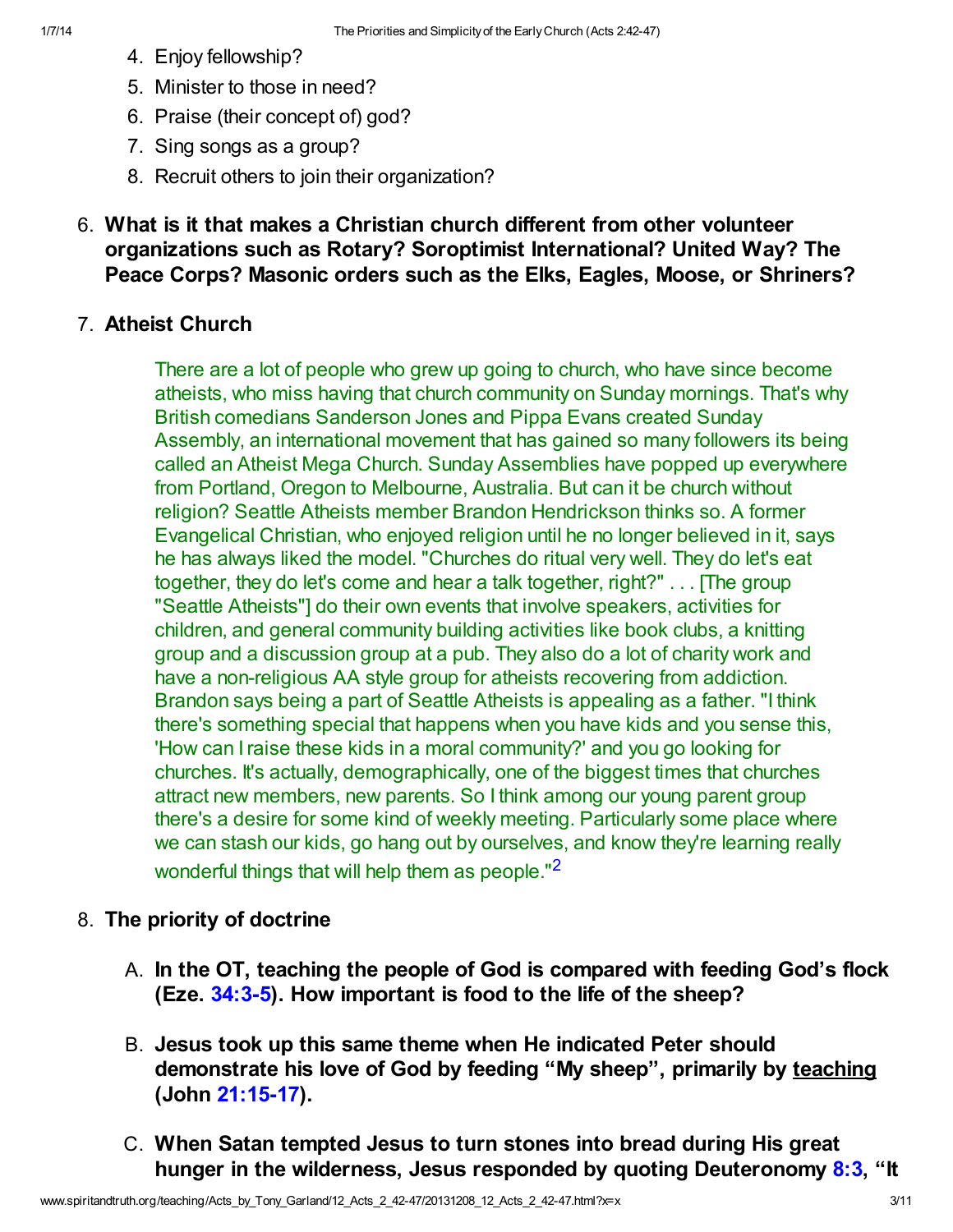is written, 'Man shall not live by bread alone, but by every word that proceeds from the mouth of God.'" (Mat. [4:4](http://www.spiritandtruth.org/bibles/nasb/b40c004.htm#Mat._C4V4)).

- D. The first deacons were chosen so that the Apostles could devote themselves more fully to the study and teaching of God's Word (Acts [6:2\)](http://www.spiritandtruth.org/bibles/nasb/b44c006.htm#Acts_C6V2).
- E. When Barnabus sought out the Apostle Paul, it was so that he could teach the church at Antioch (Acts [11:26](http://www.spiritandtruth.org/bibles/nasb/b44c011.htm#Acts_C11V26)).
- F. Paul exonerated himself before the elders of Ephesus by declaring, "I have not shunned to declare to you the whole counsel of God" (Acts [20:27](http://www.spiritandtruth.org/bibles/nasb/b44c020.htm#Acts_C20V27)).
- G. Pastor/teachers are among those individuals Jesus gives His Church for the equipping of the saints for the work of the ministry, for the edifying of the body of Christ (Eph. [4:11](http://www.spiritandtruth.org/bibles/nasb/b49c004.htm#Eph._C4V11)).
- H. An important requirement for the elders who lead each local assembly is that they be able to teach (1Ti.  $3:2$ ). It is by "holding fast the faithful word as he has been taught, that he may be able, by sound doctrine, both to exhort and convict those who contradict" (Tit. [1:9](http://www.spiritandtruth.org/bibles/nasb/b56c001.htm#Tit._C1V9)).
- I. Paul tells Timothy, serving as elder of a fledgling fellowship...
	- I. To "command and  $teach$ " (1Ti. [4:11](http://www.spiritandtruth.org/bibles/nasb/b54c004.htm#1Ti._C4V11)).</u>
	- II. To "give attention to reading, to exhortation, to doctrine" (1Ti. [4:13](http://www.spiritandtruth.org/bibles/nasb/b54c004.htm#1Ti._C4V13)).
	- III. To "take heed to yourself and to the doctrine. Continue in them, for in doing this you will save both yourself and those who hear you" (1Ti. [4:16\)](http://www.spiritandtruth.org/bibles/nasb/b54c004.htm#1Ti._C4V16).
	- $N$ . To "let the elders who rule well be counted worthy of double honor, especially those who labor in the word and doctrine" (1Ti. [5:17\)](http://www.spiritandtruth.org/bibles/nasb/b54c005.htm#1Ti._C5V17).
- J. Paul tells Titus to "speak the things which are proper for sound doctrine" (Tit. [2:1\)](http://www.spiritandtruth.org/bibles/nasb/b56c002.htm#Tit._C2V1).
- K. The psalmist said: "I will worship toward Your holy temple, And praise Your name For Your lovingkindness and Your truth; For You have magnified Your word above all Your name" (Ps. [138:2\)](http://www.spiritandtruth.org/bibles/nasb/b19c138.htm#Ps._C138V2).
- 9. Apostasy
	- A. Apostasy is a departure from the faith which was once professed.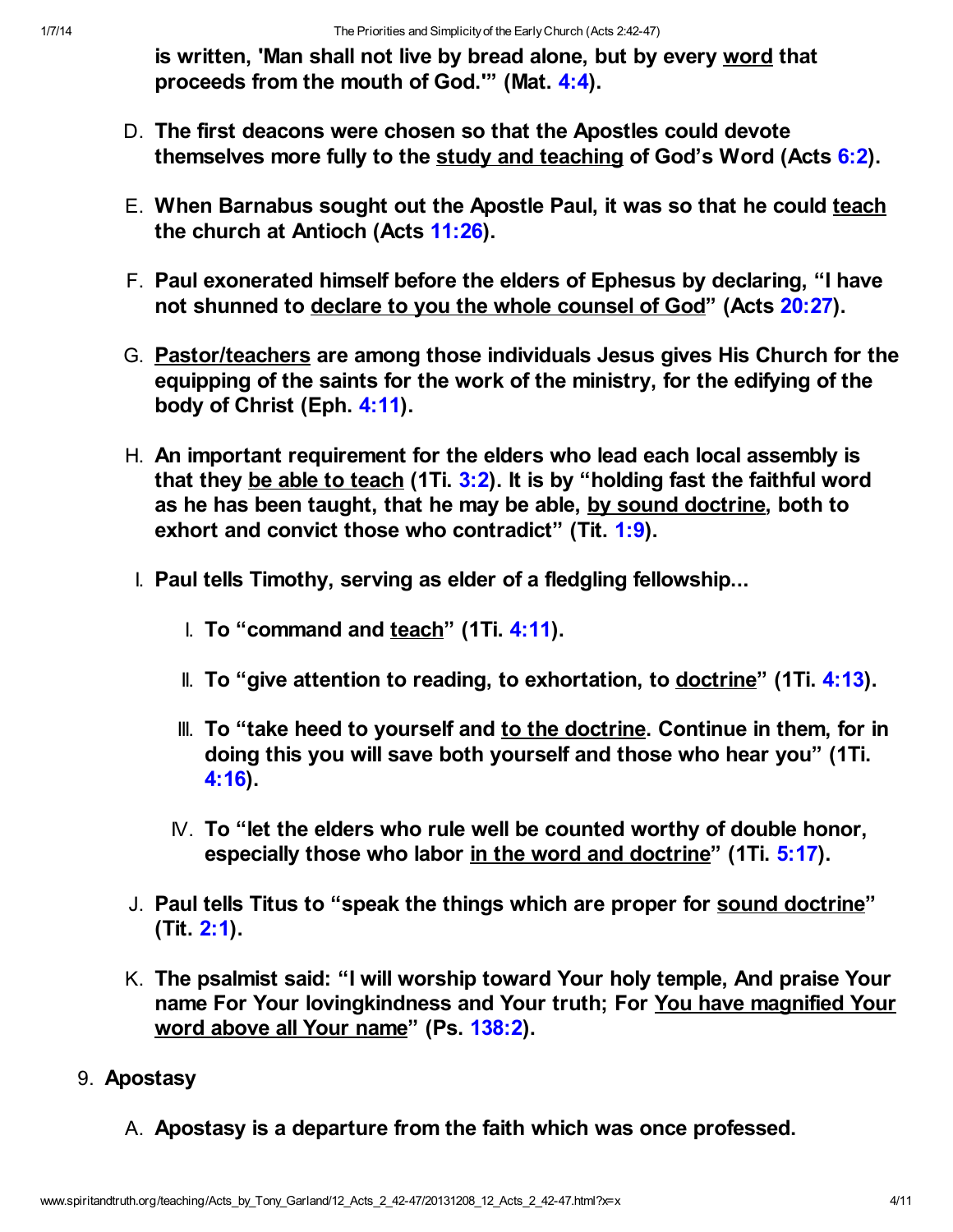### B. The departure is from the beliefs and tenets of Christianity.

### C. But what is this except a denial of the doctrines, the teachings, of Christianity?

### D. Thomas Ice, Drowning in Apostasy:

<span id="page-4-0"></span>[There are] seven major passages that deal with the last days for the church ... Every one of these passages emphasizes over and over again that the great characteristic of the final time of the church will be that of apostasy. The New Testament pictures the condition within the professing church at the end of the age by a system of denials. (1) Denial of God (Luke [17:26;](http://www.spiritandtruth.org/bibles/nasb/b42c017.htm#Luke_C17V26) 2Ti. [3:4-5](http://www.spiritandtruth.org/bibles/nasb/b55c003.htm#2Ti._C3V4)); (2) Denial of Christ (1Jn. [2:18](http://www.spiritandtruth.org/bibles/nasb/b62c002.htm#1Jn._C2V18); 1Jn. [4:3;](http://www.spiritandtruth.org/bibles/nasb/b62c004.htm#1Jn._C4V3) 2Pe. [2:6](http://www.spiritandtruth.org/bibles/nasb/b61c002.htm#2Pe._C2V6)); (3) Denial of Christ's return (2Pe. [3:3-4](http://www.spiritandtruth.org/bibles/nasb/b61c003.htm#2Pe._C3V3)); (4) Denial of the Faith (1Ti. [4:1-2](http://www.spiritandtruth.org/bibles/nasb/b54c004.htm#1Ti._C4V1); Jude [1:3](http://www.spiritandtruth.org/bibles/nasb/b65c001.htm#Jude_C1V3) (5) Denial of sound doctrine (2Ti. [4:3-4](http://www.spiritandtruth.org/bibles/nasb/b55c004.htm#2Ti._C4V3)); (6) Denial of the separated life (2Ti. [3:1-7](http://www.spiritandtruth.org/bibles/nasb/b55c003.htm#2Ti._C3V1)); (6) Denial of Christian liberty (1Ti. [4:3-4\)](http://www.spiritandtruth.org/bibles/nasb/b54c004.htm#1Ti._C4V3); (7) Denial of morals (2Ti. [3:1-8](http://www.spiritandtruth.org/bibles/nasb/b55c003.htm#2Ti._C3V1),2Ti. [3:13](http://www.spiritandtruth.org/bibles/nasb/b55c003.htm#2Ti._C3V13); Jude [1:18](http://www.spiritandtruth.org/bibles/nasb/b65c001.htm#Jude_C1V18)); (7) Denial of Authority (2Ti. [3:17\)](http://www.spiritandtruth.org/bibles/nasb/b55c003.htm#2Ti._C3V17).[3](#page-9-2)

- E. Is it any wonder that apostasy is rising with every day while doctrine is slighted, openly disparaged, or even condemned as divisive within many fellowships?
- F. If Christianity is compared to a rocket speeding through history:
	- I. then Christian doctrine, the teachings of the Bible, are the guidance system of that rocket
	- II. when the guidance system is off by only a degree or two, as the rocket speeds to its destination it ranges ever wider of the mark—eventually missing the destination entirely
	- III. if we consider zeal and devotion to be the fuel for the rocket, there too we encounter trouble.
		- a. Uninformed zeal is a recipe for disaster! Those who crucified Christ did so out of what they thought was zeal for God. Paul said, " I bear them witness that they have a zeal for God, but not according to knowledge" (Rom. [10:2](http://www.spiritandtruth.org/bibles/nasb/b45c010.htm#Rom._C10V2)).
		- b. Devotion will not be sustained by God's Spirit where God's Word is not honored and consistently taught.
	- IV. Spurgeon commented on the illogic behind professing great love for Christ while exhibiting indifference to the Scriptures:

I do not understand that loyalty to Christ which is accompanied by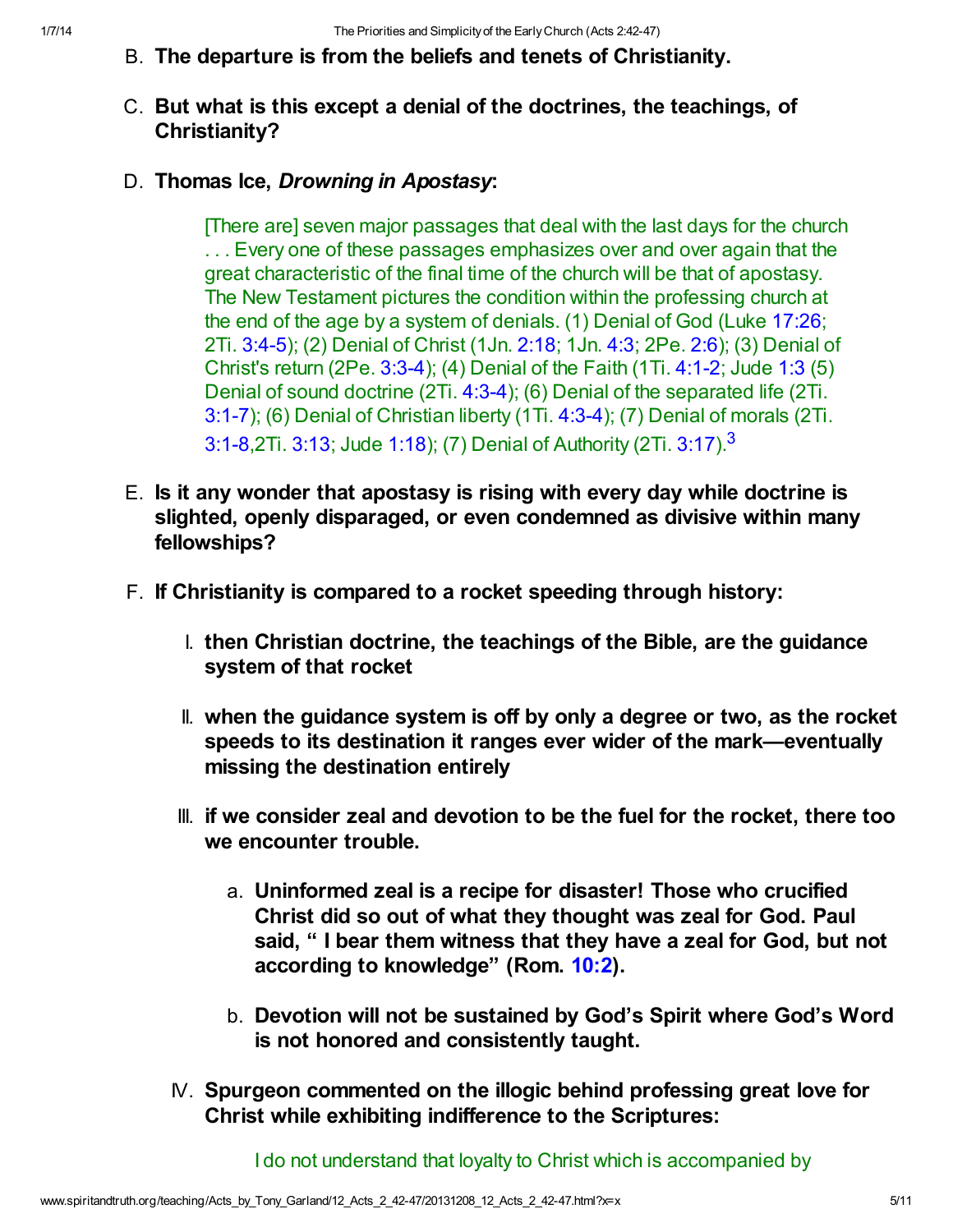1/7/14 The Priorities and Simplicity of the Early Church (Acts 2:42-47)

<span id="page-5-0"></span>indifference to His words. How can we reverence His person, if His own words and those of His apostles are treated with disrespect? Unless we receive Christ's words, we cannot receive Christ; unless we receive His apostles' words, we do not receive Christ; for John saith, 'He that knoweth God heareth us; he that is not of God heareth not us. Hereby know we the spirit of truth, and the spirit of error.<sup>1[4](#page-9-3)</sup>

- 10. Worship, "praising God" (Acts [2:47\)](http://www.spiritandtruth.org/bibles/nasb/b44c002.htm#Acts_C2V47), mentioned almost as an afterthought
	- A. In the early church, praise was secondary to teaching (its all worship!)
	- B. There is relatively little said in the NT concerning the use of music in praise. This implies at least two things: (1) there was great latitude in regard to praise and the use of music in praise; (2) musical praise did not occupy a position of importance anything near like that of teaching and doctrine.
	- C. Unlike our own day, the style of praise music was not a concern of the Apostles. It certainly did not occupy a place of such importance that it became the basis for choosing a place of fellowship<sup>[5](#page-9-4)</sup>, challenging or even eclipsing doctrine in importance.
	- D. Think about it: can a person truly be devoted to another whom they don't know? Jerome understood this when he wrote:

<span id="page-5-2"></span><span id="page-5-1"></span>Ignorance of the Scriptures is ignorance of Christ.<sup>[6](#page-9-5)</sup>

- E. It would seem that a lack of doctrinal emphasis and teaching within churches has fostered a popular style of self-centered worship which portrays God as a giant vending-machine-in-the-sky Whose main reason for receiving our praise is because of "what He does for me!"
- F. Is God truly the focus of our worship? Or is my own personal preference and experience receiving greater emphasis?
- G. Selfish, divisive
- H. Splitting up church services based on preference of worship style (which usually reflects age categories) is a sure sign of selfishness and contributes to undermine the unity of the body of Christ in the local fellowship.
- I. Style of music or praise has become an idol, prompting John MacArthur to devote an entire CD presentation to the theme of Contemporary Worship: Civil War In The Church.
- J. If we never existed and God never met a single need, it would not diminish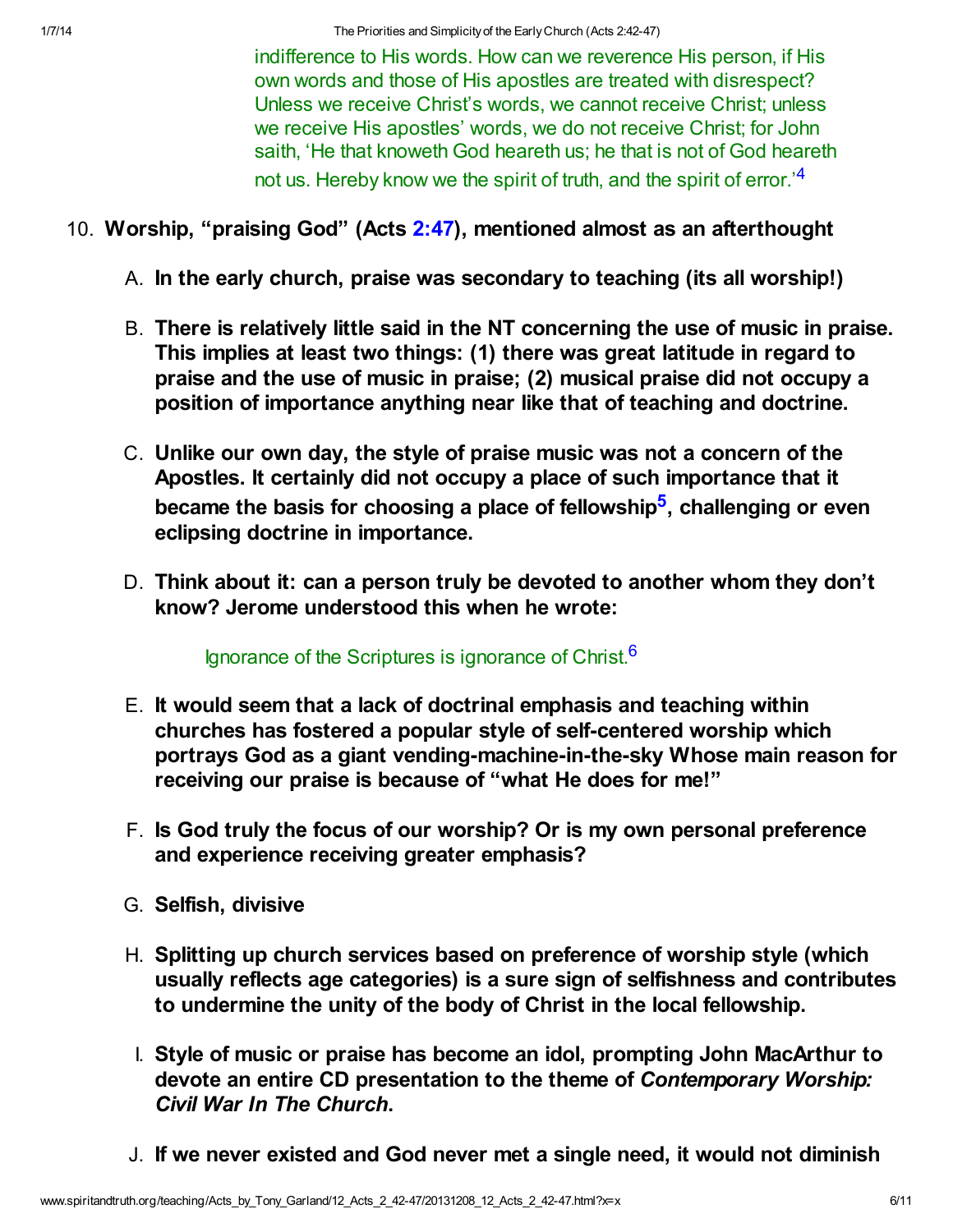### His praise-worthiness one iota!

K. Spiritual maturity test: can we still worship God when the style of music doesn't fit our personal preferences? Will we divide our fellowship over such matters? (How does any of it really sound to a Holy, perfect God anyway?)

# **Fellowship**

- 1. The anonymous Christian?
	- A. Much that God wants to accomplish in our lives and the lives of others is impossible without embracing vulnerability and transparency.
	- B. One reason for the popularity of large fellowships: a believer can meet the letter of the law by attending, yet remain aloof and unknown—safe from relational challenges.
- 2. The "lone ranger" Christian?
	- A. Gifts not available to edify others in the fellowship
	- B. Correction/balance unavailable (doctrinal and social dangers)
	- C. Characterized by zeal without knowledge, often without love
	- D. Modus operandi: "hit-and-run" proclamation and evangelism
	- E. Potentially very useful, but rough edges which won't get rounded-out while they remain isolated
- 3. The challenge for larger fellowships: engaging the believer (small groups and specialized ministries as one solution)

# Breaking of Bread

- 1. "From house to house" (Acts [2:46\)](http://www.spiritandtruth.org/bibles/nasb/b44c002.htm#Acts_C2V46)
- 2. Association of the breaking of bread with doctrine and prayer seems to infer that communion, the Lord's supper, was chiefly in view.
- 3. It also seems likely they had general fellowship over meals—beyond the practice of the Lord's supper—just as we richly do among our fellowship
- 4. Not a building: church is where two or more are gathered in His name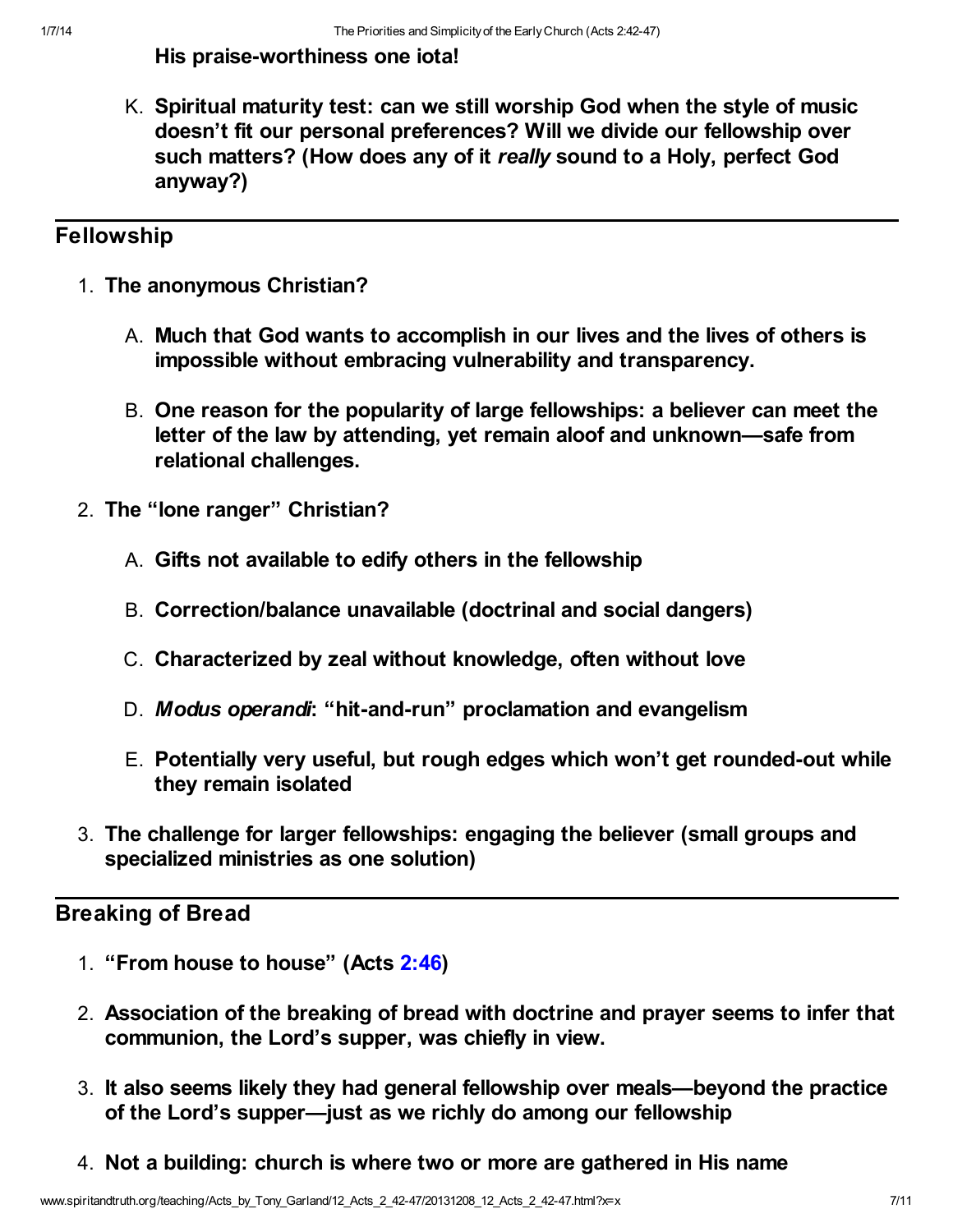5. Epistles establish an order and authority within such fellowships: a NT church is led by elders

# Ministering to Physical Needs

- 1. "Now all who believed were together, and had all things in common, and sold their possessions and goods, and divided them among all, as anyone had need." (Acts [2:44-45\)](http://www.spiritandtruth.org/bibles/nasb/b44c002.htm#Acts_C2V44)
- 2. Care in exposition
	- A. John Calvin
		- I. "But this place [passage] hath need of a sound exposition, because of fantastical [fanatical] spirits, which do feign a commonalty or participation together of goods, whereby all policy or civil government is taken away; as in this age the Anabaptists have raged, because they thought there was no Church unless all men's goods were put and gathered together, as it were, in one heap, that they might all one with another take thereof."<sup>[7](#page-9-6)</sup>
- <span id="page-7-0"></span>3. Biblical duty to those in need
	- A. "If there is among you a poor man of your brethren, within any of the gates in your land which the LORD your God is giving you, you shall not harden your heart nor shut your hand from your poor brother, but you shall open your hand wide to him and willingly lend him sufficient for his need, whatever he needs." (Deuteronomy 15:7-8)
	- B. "But whoever has this world's goods, and sees his brother in need, and shuts up his heart from him, how does the love of God abide in him?" (1 John [3:17](http://www.spiritandtruth.org/bibles/nasb/b62c003.htm#1Jn._C3V17))
	- C. "Command those who are rich in this present age not to be haughty, nor to trust in uncertain riches but in the living God, who gives us richly all things to enjoy. Let them do good, that they be rich in good works, ready to give, willing to share . . ." (1 Timothy 6:17-18)
- 4. Not communism or socialism
	- A. Voluntary participation (Acts [5:4\)](http://www.spiritandtruth.org/bibles/nasb/b44c005.htm#Acts_C5V4)
	- B. Goods not evenly distributed, but given as the need arose
	- C. Private ownership upheld by scripture, eighth commandment: "You shall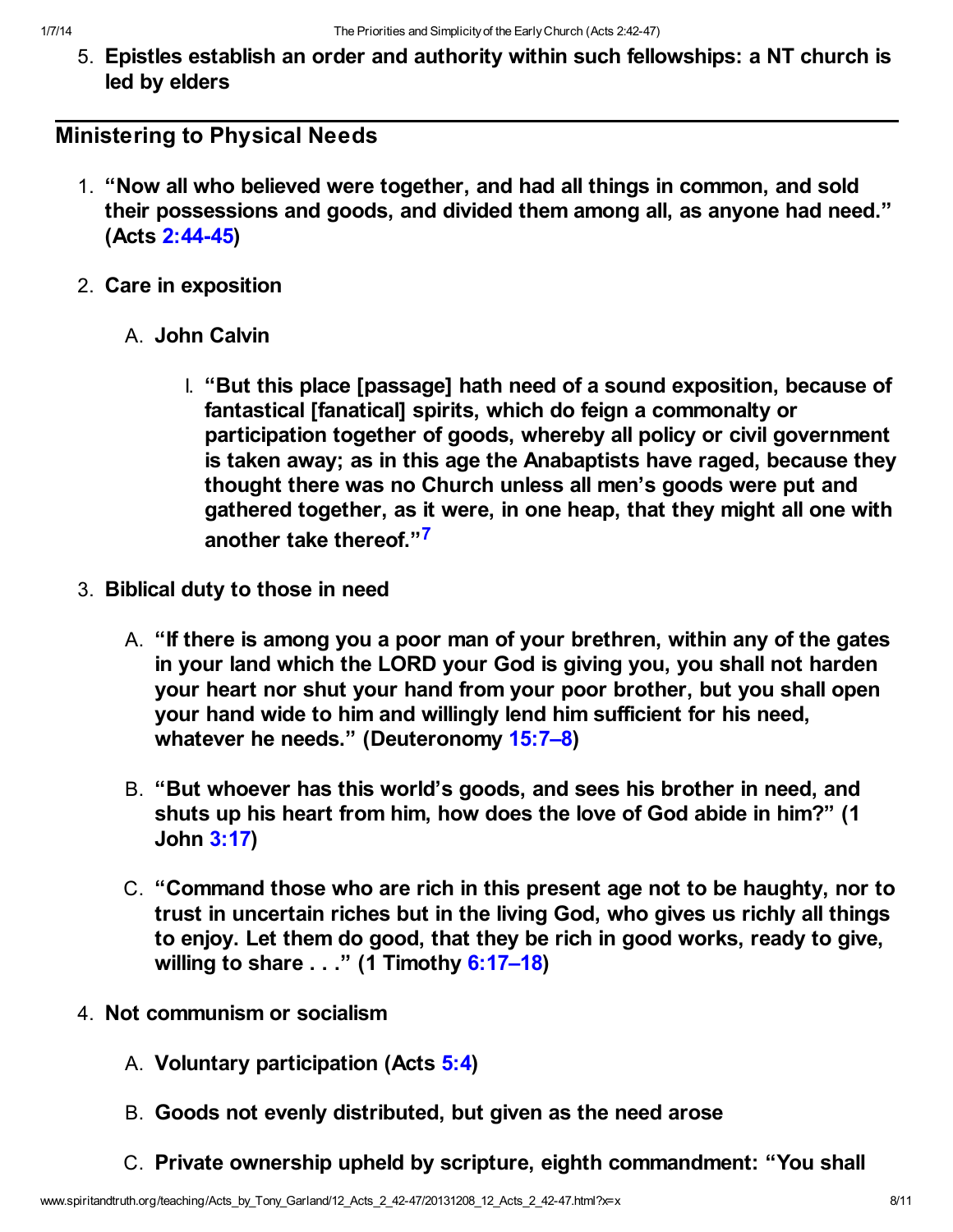# <span id="page-8-0"></span>not steal" (Ex. [20:15\)](http://www.spiritandtruth.org/bibles/nasb/b02c020.htm#Ex._C20V15)<sup>[8](#page-9-7)</sup>

- 5. A genuine need
	- A. After familial support: "Honor widows who are really widows. But if any widow has children or grandchildren, let them first learn to show piety at home and to repay their parents; for this is good and acceptable before God. . . . If any believing man or woman has widows, let them relieve them, and do not let the church be burdened, that it may relieve those who are really widows." (1Ti. [5:3-4](http://www.spiritandtruth.org/bibles/nasb/b54c005.htm#1Ti._C5V3),[16](http://www.spiritandtruth.org/bibles/nasb/b54c005.htm#1Ti._C5V16))
	- B. No work, no eat: "For even when we were with you, we commanded you this: If anyone will not work, neither shall he eat. For we hear that there are some who walk among you in a disorderly manner, not working at all, but are busybodies. Now those who are such we command and exhort through our Lord Jesus Christ that they work in quietness and eat their own bread." (2 Thessalonians [3:10–12\)](http://www.spiritandtruth.org/bibles/nasb/b53c003.htm#2Th._C3V10)
	- C. Poor budgeting priorities: waste resources on wants, then unable to buy needs
- 6. It appears that this practice only prevailed in Jerusalem and did not continue beyond the early chapters of Acts
	- A. May reflect the earliest expectation of the church: for the any-moment arrival of Jesus.
	- B. Many who remained in Jerusalem had initially expected only to only travel to Jerusalem for the feasts and return shortly thereafter.
	- C. Some who initially came to know the Lord from among the Jews were disinherited by family.
	- D. As one commentator observed:

<span id="page-8-1"></span>But even at Jerusalem this bright vision of a paradise on earth was soon troubled by the earthly dissensions recorded in Acts [6](http://www.spiritandtruth.org/bibles/nasb/b44c006.htm#Acts_C6V1).; and the Christian community received a timely lesson that things good in themselves are not always practicable in an evil world, where sluggish virtues require the stimulants of bodily wants to draw them out and strengthen them, and where hypocrisy often claims the kindly offices which are due only to disciples indeed<sup>[9](#page-9-8)</sup>

# **Summary**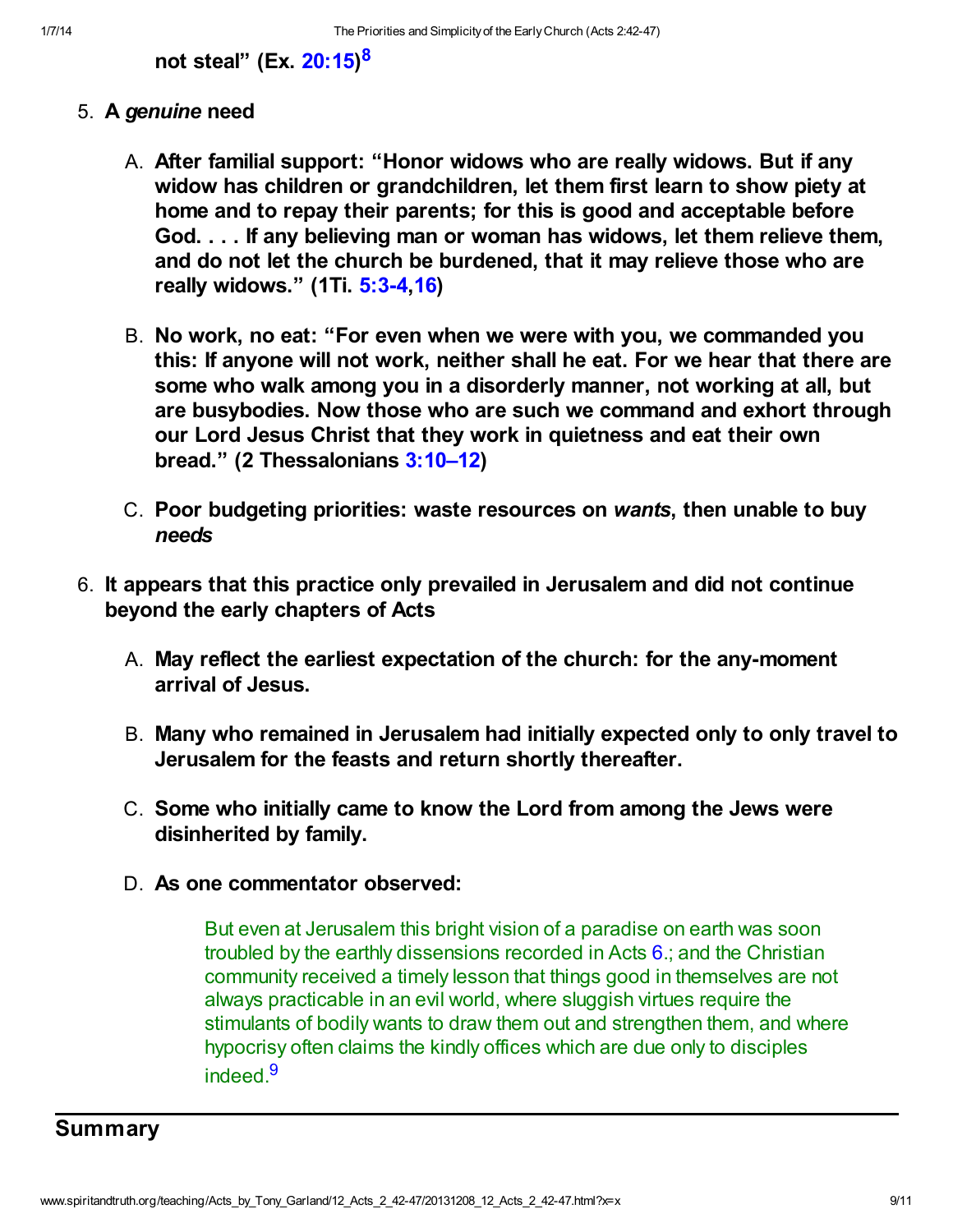- 1. The preservation and teaching of doctrine, including the foundational beliefs of Christianity, must be a priority for any fellowship which seeks to truly honor God. Without it, the Church degenerates into yet another International-Societyof-Do-Gooders, serving people in this life while leaving them to face hell in the next.
- 2. The fellowship of believers in our age, the NT church, is meant to be a simple institution: having no elaborate hierarchical structure, requiring no fancy buildings or elaborate edifices, needing no pomp or circumstance, eschewing shows of religiosity, and having but two ordinances: the Lord's supper and Baptism.
- 3. History has amply shown that wherever believers are foolish enough to depart from the priorities and simplicity modeled by the early church in the NT, trouble is sure to result.

<span id="page-9-9"></span>

#### Endnotes:

- <span id="page-9-0"></span>[1.](#page-0-0) NKJV, Acts [2:42-47](http://www.spiritandtruth.org/bibles/nasb/b44c002.htm#Acts_C2V42)
- <span id="page-9-1"></span>[2.](#page-2-0) ATHEIST-CHURCH, 1
- <span id="page-9-2"></span>[3.](#page-4-0) Ref-0181, Volume 8, Number 90, August 2011, p. 4
- <span id="page-9-3"></span>[4.](#page-5-0) Ref-1324, 160
- <span id="page-9-4"></span>[5.](#page-5-1) For one thing, there were not multiple fellowships available within each city to choose among.
- <span id="page-9-5"></span>[6.](#page-5-2) Ref-0165, 277
- <span id="page-9-6"></span>[7.](#page-7-0) Ref-0696, Acts [2:44](http://www.spiritandtruth.org/bibles/nasb/b44c002.htm#Acts_C2V44)
- <span id="page-9-7"></span>[8.](#page-8-0) A small sampling of verses upholding private ownership: Ex. [20:15](http://www.spiritandtruth.org/bibles/nasb/b02c020.htm#Ex._C20V15); 1Cor. [16:1;](http://www.spiritandtruth.org/bibles/nasb/b46c016.htm#1Cor._C16V1) 1Ti. [6:17](http://www.spiritandtruth.org/bibles/nasb/b54c006.htm#1Ti._C6V17); 2Th. [3:12.](http://www.spiritandtruth.org/bibles/nasb/b53c003.htm#2Th._C3V12)
- <span id="page-9-8"></span>[9.](#page-8-1) Ref-0932, Acts [2:44](http://www.spiritandtruth.org/bibles/nasb/b44c002.htm#Acts_C2V44)

#### Sources:

**ATHEIST-** Rachel Belle, Godless Church: Seattle Atheists on The Atheist Mega Church Trend, CHURCH <http://mynorthwest.com/874/2397524/Godless-Church-Seattle-Atheists-on-The-Atheist-Mega-Church-Trend> accessed 20131206.

NKJV Unless indicated otherwise, all Scripture references are from the New King James Version, copyright © 1982